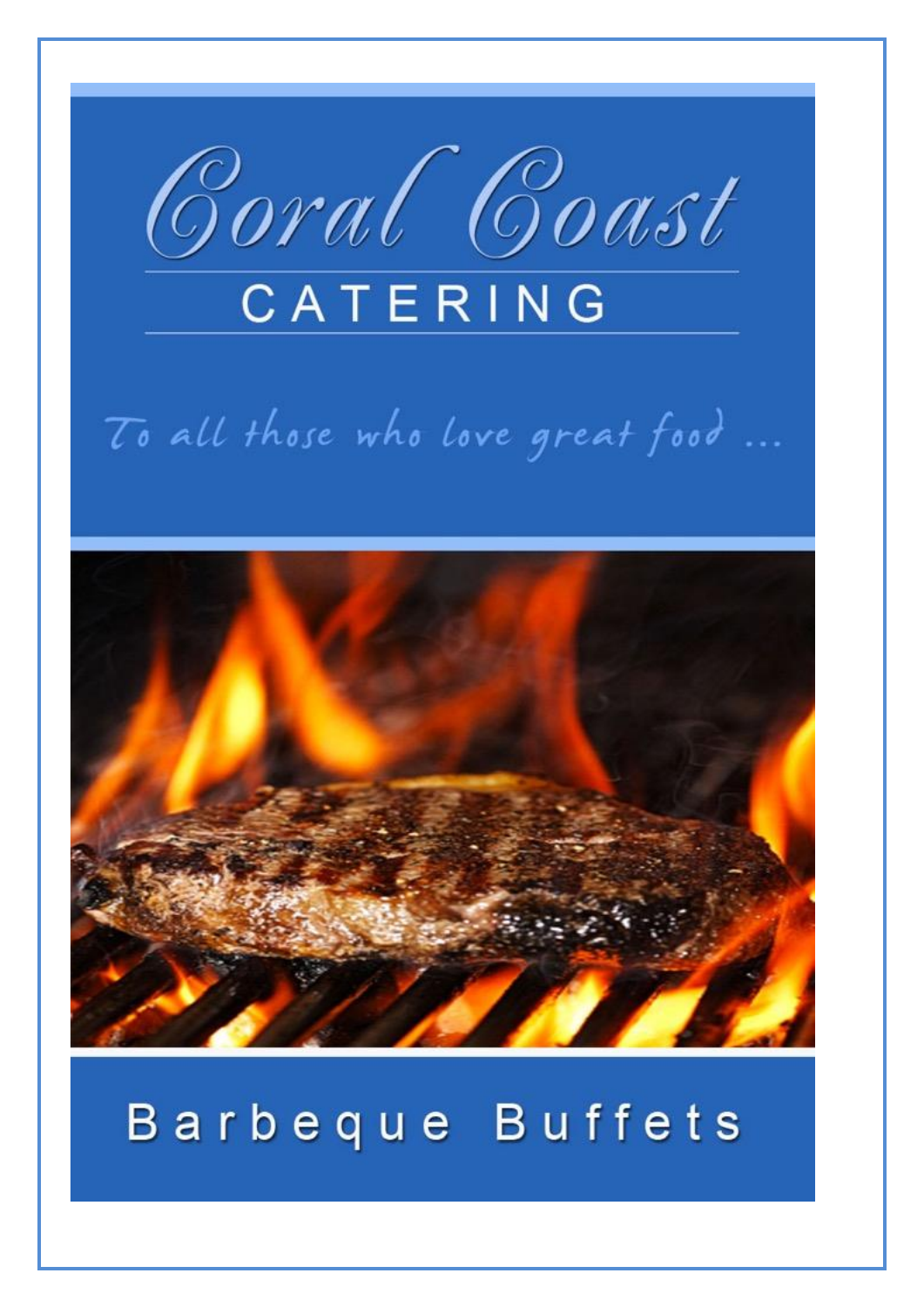

# **Barbeque Buffets**

Our Barbeque Buffets offer a range of fresh, tasty and delicious food that can be cooked right in front of your guests. We are also happy to design a menu that best caters to your personal needs, should one of our four Barbeque Buffet menus not suit. Our Barbeque Buffet menus have been designed to suit most budgets, with prices ranging from \$43.90 per head to \$74.90 per head.

Our Barbeque Buffet menus offer your guests a casual and relaxed atmosphere, whilst not missing out on quality food. Our menus cater to a variety of tastes and your guests are able satisfy whatever their taste may be at the time.

# **Packages**

**Standard Package** Minimum 50 Guests *\$43.90 per person*

**Deluxe Package** Minimum 40 Guests *\$51.90 per person*

**Premium Package** Minimum 35 Guests *\$66.90 per person*

**Extravaganza Package** Minimum 30 Guests

*\$74.90 per person*

For your convenience, we also provide affordable beverage packages that can include alcohol, soft drinks and juices

Children aged 5 to 10 eat half price and children under 5 eat free

# **Service Options**

Our staff are available to prepare and serves your buffet on the day, allowing you the freedom to enjoy your special occasion with the knowledge that your guests are well looked after. If more than the minimum numbers are dining chefs are included in the price. Depending upon numbers we will require chefs assistants for \$49 per hour and waiting staff are available for \$49 per hour. The number required is dependent upon function size and the level of service required. Cutlery and crockery hire is also available and can be combined with our mobilisation fee which is dependant upon location. We are able to offer drinks packages or BYO packages for private functions, please see our beverages menu.

**OUR PRICES ARE NEGOTIABLE FOR LARGE GROUPS ABOVE 150 GUESTS**

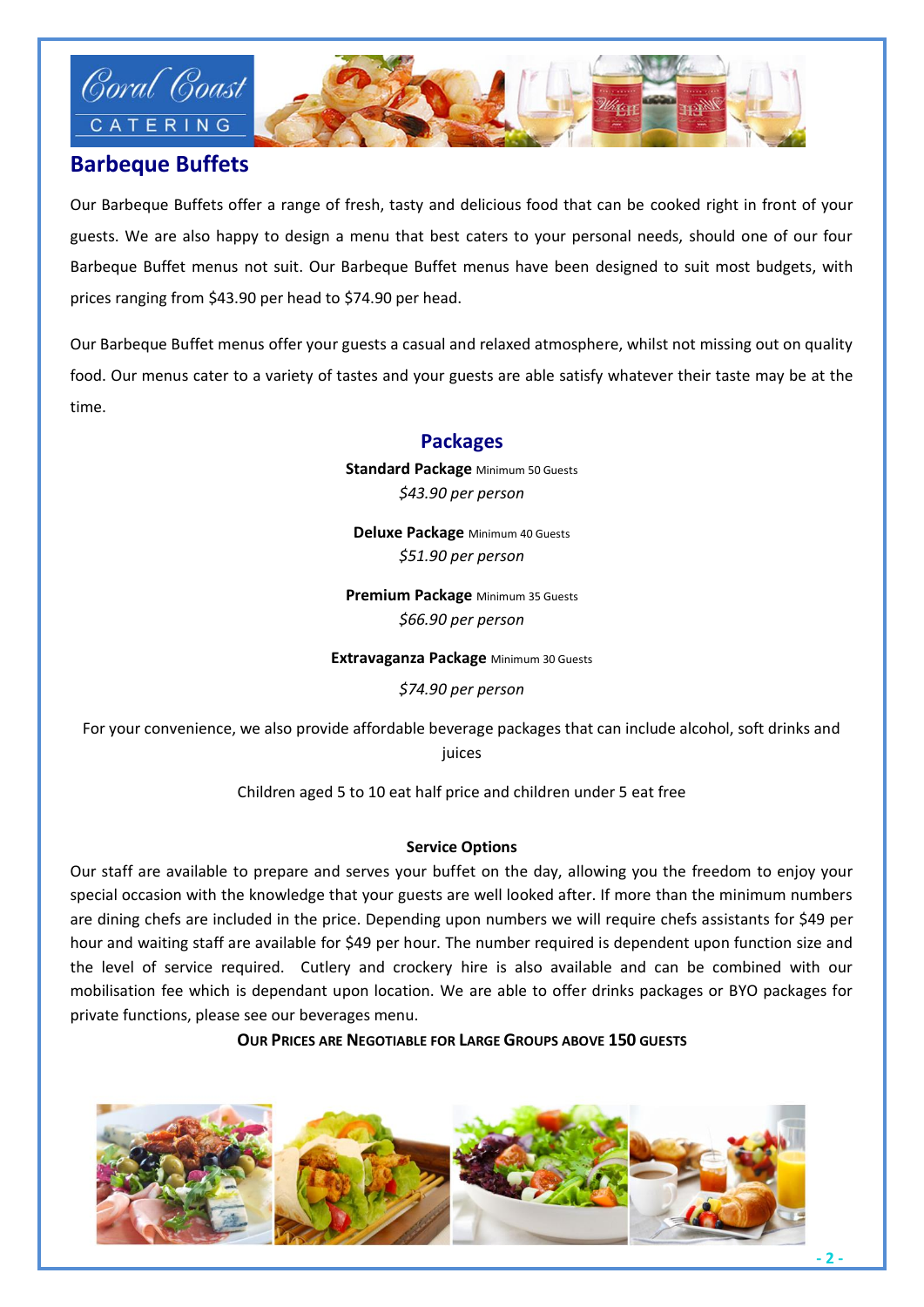



# **Barbeque Buffets** Standard Menu

*\$43.90 per person – minimum 50 guests*

This menu was created to feed a lot of hungry people at an affordable price.

# **FROM THE BBQ**

### **Lamb Kofte**

# **Chicken Drum Sticks**

Lightly marinated in honey, sweet soy and sesame seeds, slow cooked and the caramelised on barbeque.

**Sausages** A variety of the finest Pork and Beef sausages, slow cooked on the barbeque.

Premium Australian Lamb minced together with Moroccan spices and fresh coriander with Tzatziki dressing.

**Rib Fillet**

Tablelands Blue Yearling, grain fed and cooked to perfection.

### **Hot Jacket Potatoes**

Cooked until tender and served with lashings of sour cream.

**Classic Potato**

# **SALADS**

# **Mediterranean Pasta**

A delicious combination of al dente penne pasta, tossed through a variety of roasted Mediterranean vegetables, pesto and aioli.

Tablelands Chat Potatoes mixed with crispy bacon, shallots, parsley, dill, pickled cucumber and tossed with sour cream and whole egg mayonnaise.

### **Leafy Green**

A variety of various lettuce, lightly tossed with tomatoes, onion, cucumber and carrots, with a balsamic dressing.

.

# **ACCOMPANIMENTS**

### **Condiments**

Tomato and Barbeque Sauce, a selection of mustards and butters, Seasoning and gravy

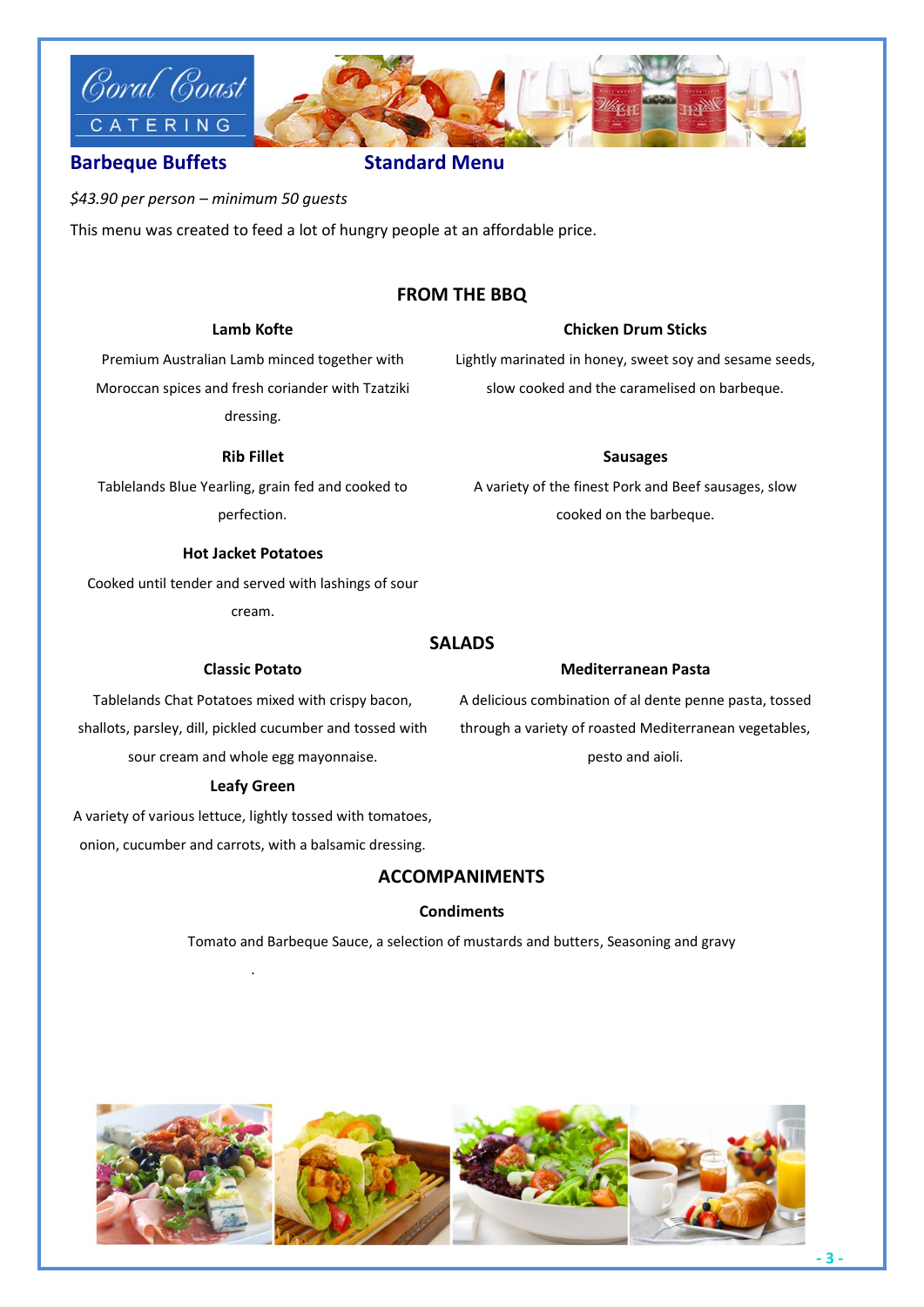



# **Barbeque Buffets Communication Construction Deluxe Menu**

*\$51.90 per person – minimum 50 guests*

A delicious selection of BBQ seafood and meats, cooked just the way you like it.

# **Seafood Skewers**

# **FROM THE BBQ**

# **Chicken Drum Sticks**

Handmade skewers of prawn, Spanish onion, Barramundi, Lightly marinated in honey, sweet soy and sesame seeds, capsicum and calamari, marinated overnight with lime, garlic, chilli and fresh herbs.

#### **Rib Fillet**

Tablelands Blue Yearling, grain fed and cooked to

perfection.

#### **Hot Jacket Potatoes**

Cooked until tender and served with lashings of sour cream.

slow cooked and the caramelised on barbeque.

# **Char-Sui Pork Belly Ribs**

Chinese barbeque marinated pork belly that has been slowly cook for hours, then barbecued to perfection. **Balsamic Onions**

Freshly chopped onions, cooked with a splash of balsamic vinegar until tender.

# **SALADS**

### **Classic Potato**

Tablelands Chat Potatoes mixed with crispy bacon, shallots, parsley, dill, pickled cucumber and tossed with sour cream and whole egg mayonnaise.

### . **Mediterranean Pasta**

A delicious combination of al dente penne pasta, tossed

through a variety of roasted Mediterranean vegetables,

pesto and aioli.

# **Or a choice of any three of our standard salads.**

# **ACCOMPANIMENTS**

**Bread**

# **Condiments**

A selection of freshly baked bread rolls served with Tomato and Barbeque Sauce, a selection of mustards and butter.

butters, Seasoning and gravy.

# **Fresh Fruit Platter**

A combination of seasonal fruit.



**Leafy Green** A variety of various lettuce, lightly tossed with tomatoes, onion, cucumber and carrots, with a balsamic dressing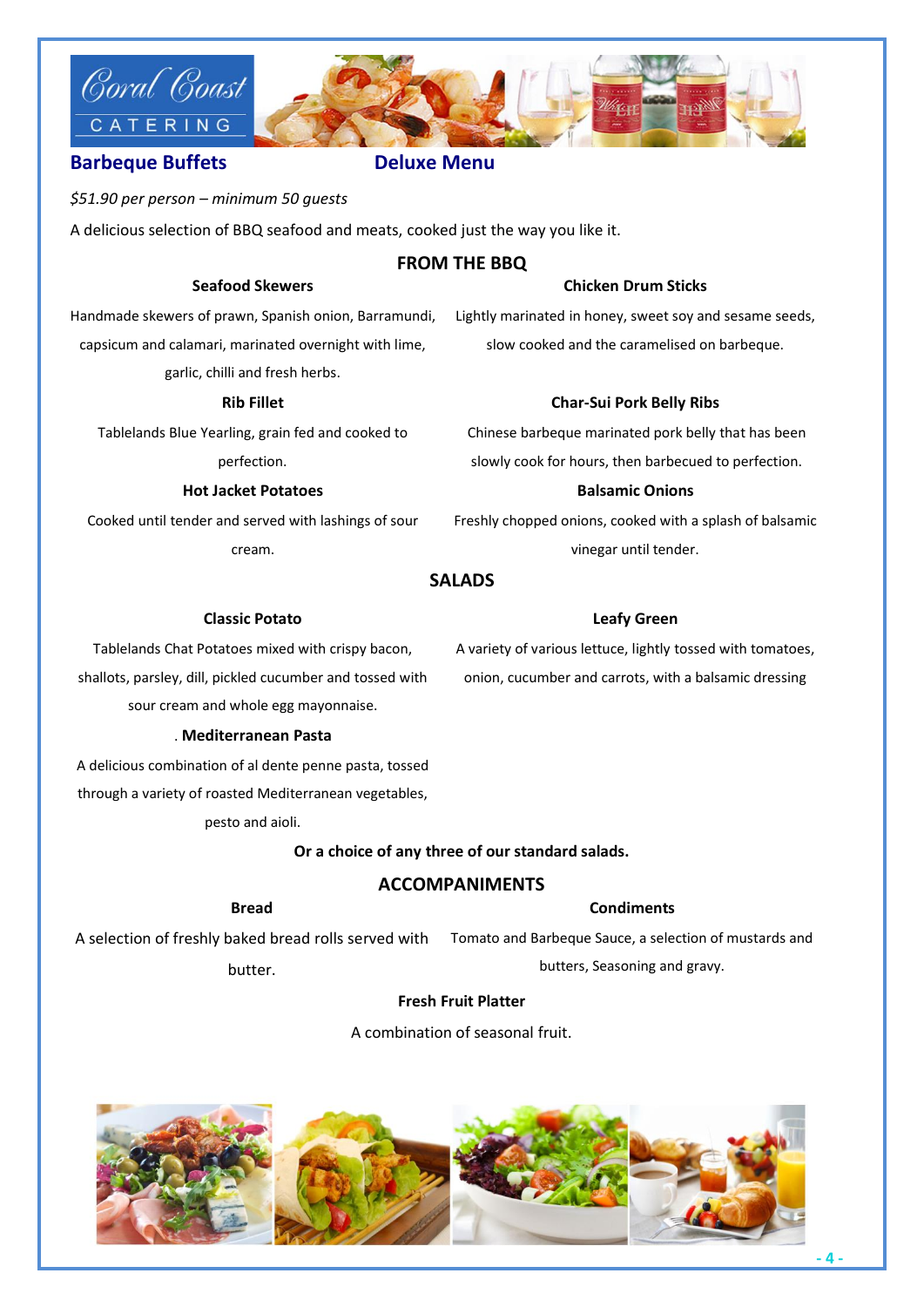

# **Barbeque Buffets Fig. 2018 Premium Menu**

*\$66.90 per person – minimum 40 guests* This menu is designed to satisfy both the seafood and the meat lover.

# **APPETIZERS**

Our seafood boat filled with a selection of cooked whole seasonal prawns, bugs and oysters.

# **FROM THE BBQ**

#### **Seafood Skewers**

Handmade skewers of prawn, Spanish onion, Barramundi, capsicum and calamari, marinated overnight with lime, garlic, chilli and fresh herbs.

**Rib Fillet**

Tablelands Blue Yearling, grain fed and cooked to perfection.

**Hot Jacket Potatoes**

Cooked until tender and served with lashings of sour cream.

#### **Char-Sui Pork Belly Ribs**

Chinese barbeque marinated pork belly that has been slowly cook for hours, then barbecued to perfection.

### **Portuguese Marinated Chicken**

Whole Portuguese marinated chickens, chopped up and barbequed till tender and juicy. **Balsamic Onions**

Freshly chopped onions, cooked with balsamic vinegar until tender.

# **SALADS**

#### **Leafy Green**

A variety of various lettuce, lightly tossed with tomatoes, onion, cucumber and carrots, with a balsamic dressing.

### **Classic Potato**

Tablelands Chat Potatoes mixed with crispy bacon, shallots, parsley, dill, pickled cucumber and tossed with sour cream and whole egg mayonnaise.

# **Or a choice of any three of our standard salads.**

# **ACCOMPANIMENTS**

**Bread** A selection of freshly baked bread rolls served with butter.

**Condiments** Tomato and Barbeque Sauce, a selection of mustards and butters, cocktail sauce, lemon wedges and gravy.

# **DESSERT**

A selection of petite desserts or a combination of seasonal cut fruit straight from the markets.



**Pumpkin, spinach and pine nut** Baby spinach, Spanish onion, cherry tomatoes, Persian feta cheese, roasted butternut pumpkin, with toasted pine nuts and seeded mustard dressing